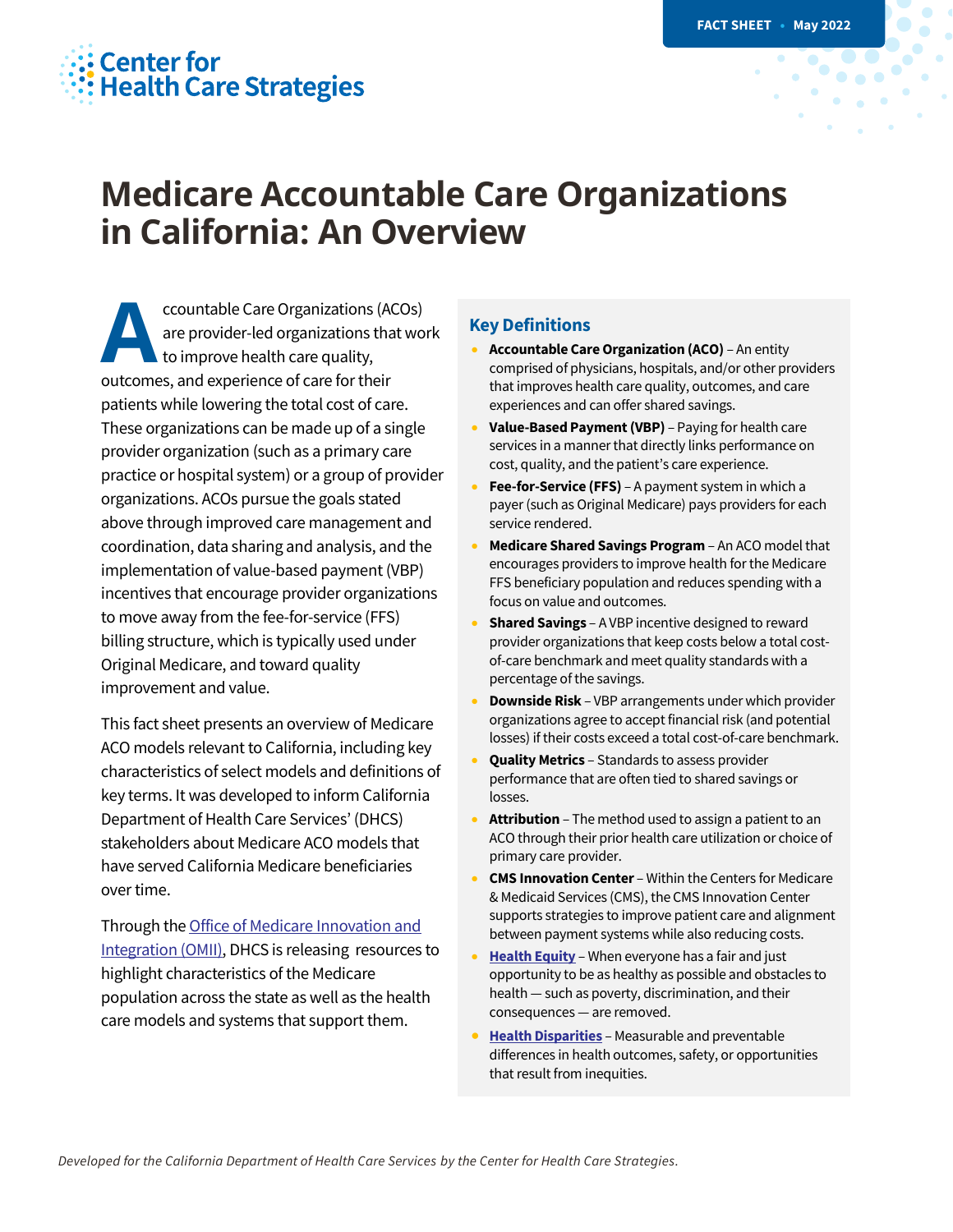## **Medicare Beneficiaries Served Through ACOs**

While ACO activity is prevalent across health care payer types, most ACO activity occurs under the Medicare program through models instituted by the Centers for Medicare & Medicaid Services (CMS) and CMS Innovation Center. These models serve Original Medicare beneficiaries, including individuals that are dually eligible for both Medicare and Medicaid. As of 2020, nationally there were more than 10.3 million individuals served by Medicare ACOs, representing 16 percent of the Medicare population. In 2020, approximately 403,000 Californians were served by ACOs. Californians dually eligible for Medicare and Medicaid made up 16% of California Medicare ACO beneficiaries ages 65+ in 2020.

## **Medicare ACO Models**

Select Medicare ACO models and their status in California are described below.

| <b>MODEL AND DESCRIPTION</b>                                                                                                                                                                                                                                                                                                                                                              | <b>STATUS IN CALIFORNIA</b>                                                                                          |
|-------------------------------------------------------------------------------------------------------------------------------------------------------------------------------------------------------------------------------------------------------------------------------------------------------------------------------------------------------------------------------------------|----------------------------------------------------------------------------------------------------------------------|
| Medicare Shared Savings Program (2012-Present) - The Medicare<br>Shared Savings Program (MSSP) is the first and largest ACO<br>program in the nation with 483 ACOs. This program, which was<br>statutorily established under the ACA, employs a shared savings<br>and losses model and has several different "tracks" with varying<br>levels of upside and downside financial incentives. | Twenty-nine (6%) of the 483 MSSP ACOs<br>primarily serve California; 21 (4%) of 483<br>solely operate in California. |
| Pioneer ACO Program (2012-2016) - Advanced ACO Model with<br>higher levels of financial incentives, including downside risk.                                                                                                                                                                                                                                                              | Three (16%) of 19 Pioneer ACOs served<br>California in calendar year 2015.                                           |
| Next Generation ACO Program (2016-2021) - This model, the<br>"next generation" successor to the Pioneer ACO Program, had<br>stronger financial incentives and additional tools to support patient<br>engagement and care management.                                                                                                                                                      | Two (6%) of 35 Next Generation ACOs served<br>California in calendar year 2021.                                      |
| Advance Payment ACO Model (2013-2015) - This model, related to<br>the MSSP, focused on helping smaller ACOs with less access to<br>capital participate in the MSSP through upfront monthly payments.                                                                                                                                                                                      | Two (6%) of 35 Advance Payment ACOs<br>served California during the model's period<br>of operation.                  |
| ACO Investment Model (AIM) (2015-2018) - The AIM Program,<br>which succeeded the Advanced Payment ACO model, focused<br>specifically on MSSP participants from rural and underserved areas.                                                                                                                                                                                               | Three (7%) of 45 AIM ACOs were based in<br>California during the model's period of<br>operation.                     |
| ACO REACH Program (under development) - This new model<br>focused on "Realizing Equity, Access, and Community Health" will<br>advance health equity by bringing the benefits of accountable care<br>to Medicare beneficiaries in underserved communities. The model<br>creates strong financial incentives for participation, including a full-<br>risk global payment model.             | Model proposed to launch in 2023.                                                                                    |

While California providers have actively participated in many of these Medicare ACO models, provider participation appears to be lower than the national average relative to other states. This is of particular interest given the size of California's population and the presence of health care systems that are accustomed

<sup>\*</sup> Data on ACO enrollment is from the 2020 ACO [Public](https://data.cms.gov/medicare-shared-savings-program/performance-year-financial-and-quality-results) Use File and indicated in person-years, percentage obtained using Medicare enrollment data from [CMS.gov](https://data.cms.gov/summary-statistics-on-beneficiary-enrollment/medicare-and-medicaid-reports/medicare-monthly-enrollment/data).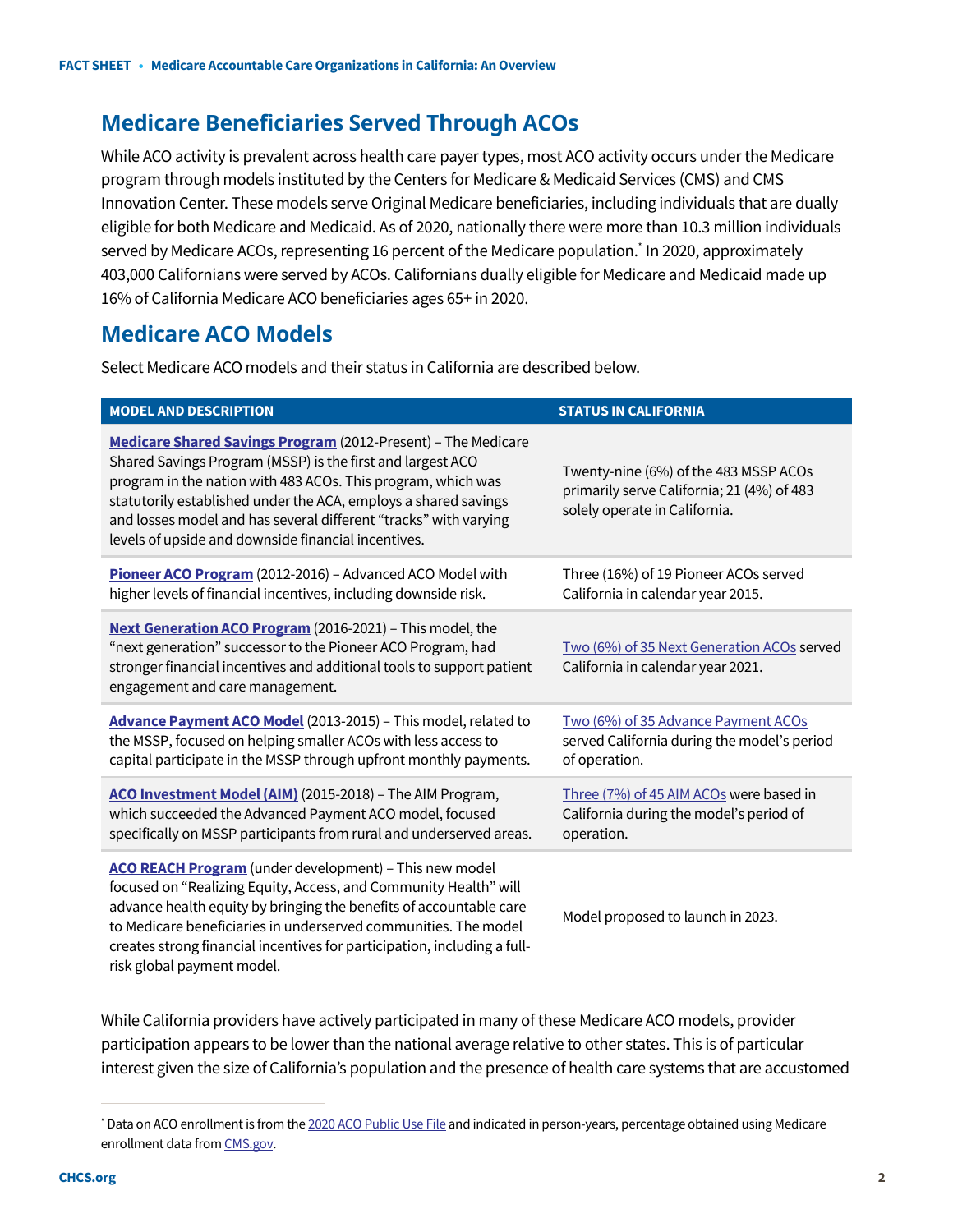to accepting financial risk (i.e., large hospital systems, integrated hospital systems, independent physician associations [IPAs]).

### **ACO Leadership Types**

While all ACOs that participate in the Medicare ACO models are led by provider organizations, they vary in composition. Many are "physician-led," which typically includes large primary care practices, IPAs, or virtual networks of primary care providers that have come together to participate in the ACO arrangement. Other ACOs are led by hospital systems, and some have hybrid memberships, led by a mix of physician-led practice and hospital system partners. Many of these ACOs (especially virtual ACOs) operate across many states. In general, physician-led ACOs have been more successful than hospital-led ACOs on achieving shared [savings](https://www.nejm.org/doi/full/10.1056/nejmsa1803388) and [improving](https://healthpolicy.duke.edu/sites/default/files/2020-07/How%20to%20Better%20Support%20Small%20Physician-Led%20ACOs.pdf) quality, but many hospital-led ACOs and virtual ACOs have also found success in lowering costs and improving quality.

## **ACO Model Characteristics**

To be able to take on risk and manage care for a defined patient population, Medicare ACOs operate within a landscape of complex rules and regulations that vary from model to model. A number of these model characteristics fit into three core categories: **Payment Approach**, **Quality Metrics**, and **Attribution Approach**. Understanding these categories can help provide a foundational understanding of ACO model types.

#### **Payment Approach**

ACO models are generally structured through a shared savings or risk-based VBP framework, and the level of risk an ACO assumes can vary by ACO or model. An ACO may have "upside only" risk or "shared savings" — in which, if savings are achieved based on an expected total cost of care target, those shared savings are shared with CMS. In an arrangement that also includes "shared losses" or "downside risk" — if the ACO's total cost of care exceeds its target — it must pay back a portion of the overage to Medicare. Generally, models with downside risk provide a larger shared savings potential to the ACO.

#### **Quality Metrics**

All Medicare ACOs report on and have their performance measured based on a set of federally defined quality metrics that are tied to any shared savings or losses. Providers will notreceive any shared savings paymentif they do not meet or exceed an acceptable amount of these quality targets. The MSSP had its own set of quality metrics for many years, but recently aligned its quality metrics reporting and scoring process with that of the Alternative [Payment](https://qpp.cms.gov/about/qpp-overview) Model Performance Pathway (APP), which is part of the CMS Quality Payment Program required for all Medicare providers. These metrics vary from year to year, but MSSP ACOs are currently required to report 10 CMS Web Interface [measures](https://qpp.cms.gov/resources/resource-library) or three electronic Clinical Quality [Measures.](https://www.cms.gov/Regulations-and-Guidance/Legislation/EHRIncentivePrograms/ClinicalQualityMeasures)

#### **Patient Attribution Approach**

Attribution approaches tell ACOs which of their patients they are accountable for in terms of cost and quality. Medicare ACO models have one oftwo types of attribution models, retrospective or prospective, which are typically specified in the model. Retrospective approaches assign patients to ACOs after the performance period, based on actual utilization during the performance period. This model is most common and used by the MSSP. Prospective models assign patients before the performance period, either by utilization patterns in prior years or patient choice of a primary care provider(PCP). This approach is used by more advanced ACO models, such as the Next Generation ACO model, which ended in 2021.